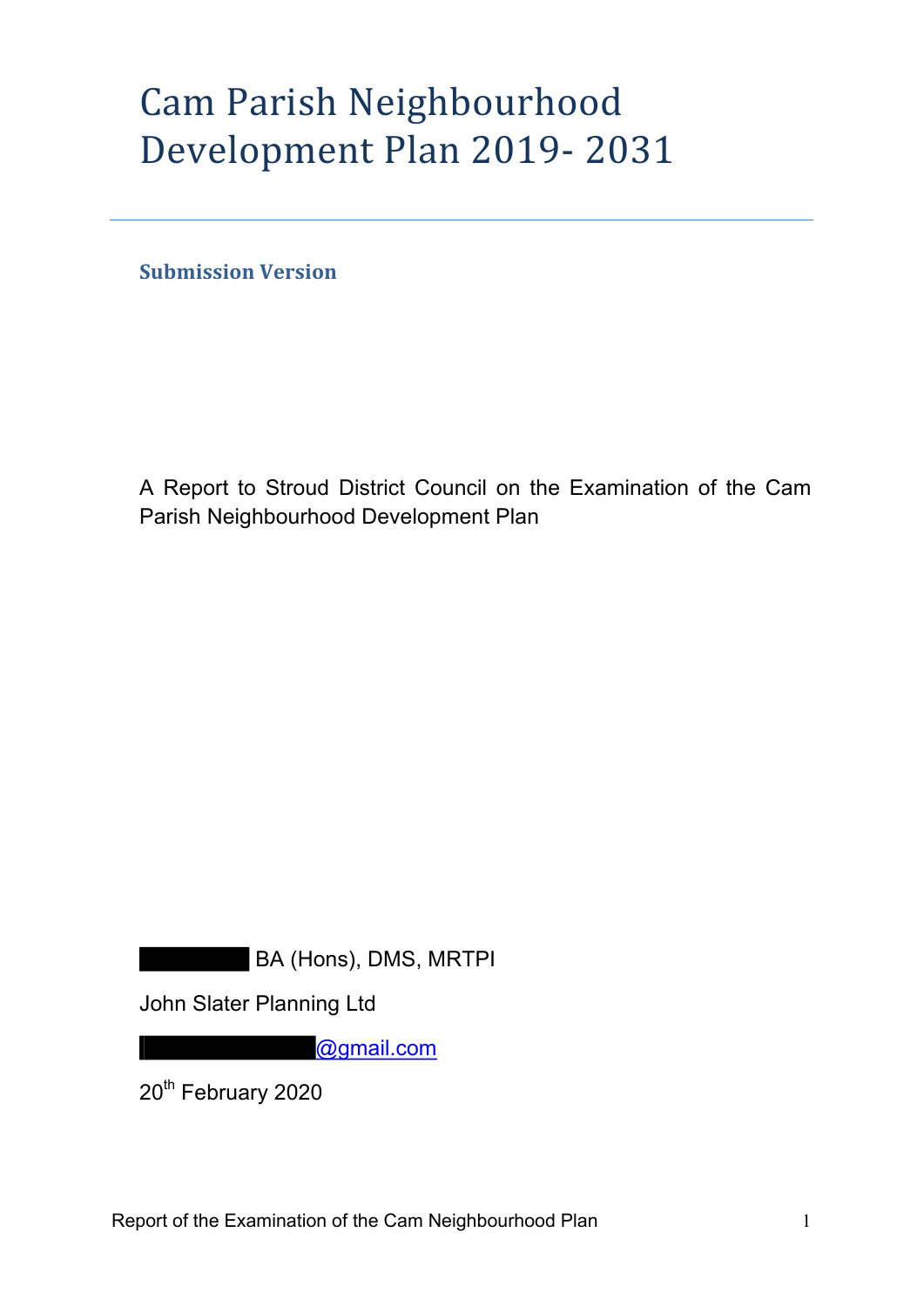# **Contents**

|                                                       | Page |
|-------------------------------------------------------|------|
| <b>Executive Summary</b>                              | 3    |
| Introduction                                          | 4    |
| The Examiner's Role                                   | 4    |
| <b>The Examination Process</b>                        | 5    |
| <b>The Consultation Process</b>                       | 6    |
| <b>Regulation 16 Consultation</b>                     | 6    |
| The Basic Conditions                                  | 7    |
| Compliance with the Development Plan                  | 7    |
| Compliance with European and Human Rights Legislation | 8    |
| The Neighbourhood Plan: An Overview                   | 8    |
| The Neighbourhood Plan Policies                       | 9    |
| The Referendum Area                                   | 18   |
| Summary                                               | 18   |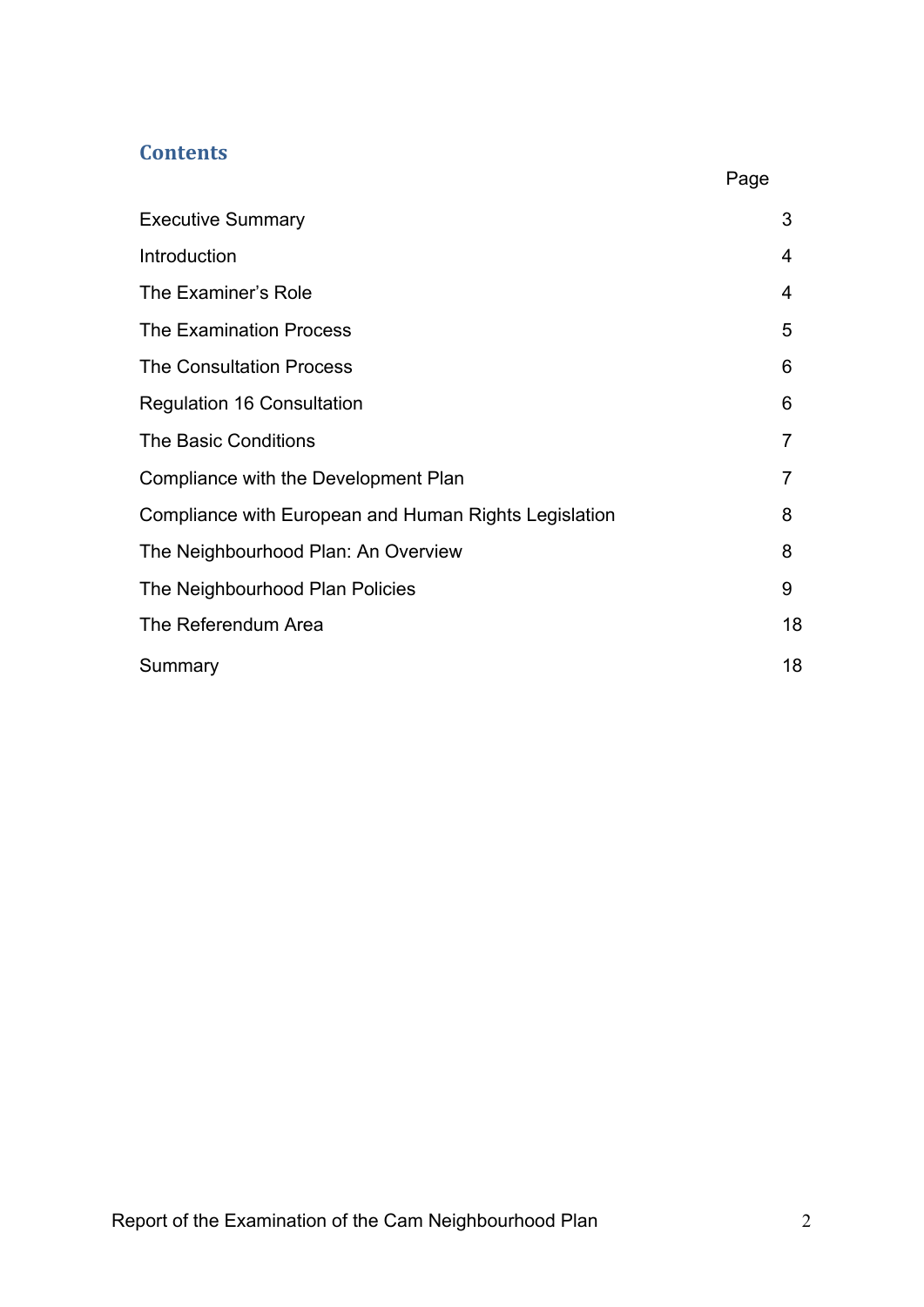## **Executive Summary**

My examination has concluded that the Cam Neighbourhood Plan should proceed to referendum, subject to the Plan being amended in line with my recommended modifications, which are required to ensure the plan meets the basic conditions. The more noteworthy include –

- Remove the requirements that development must enhance the AONB.
- Restrict the limitations on development above the 50m contour to the areas outside the settlement boundary.
- Include a presumption that schemes which have a significant adverse impact on an identified view that cannot be satisfactorily mitigated will not be supported.
- Encourage schemes to have regard to the tree replacement advice set out in the Cam Design Code.
- Refine the criteria to be more specific to the types of community facility that the plan seeks to protect.
- Remove Street Farm Field from the list of Local Green Spaces.
- Remove the Safeguarding Employment Sites policy as it is not in accordance with the strategic employment policies in the Stroud Local Plan.

The referendum area does not need to be extended beyond the plan area.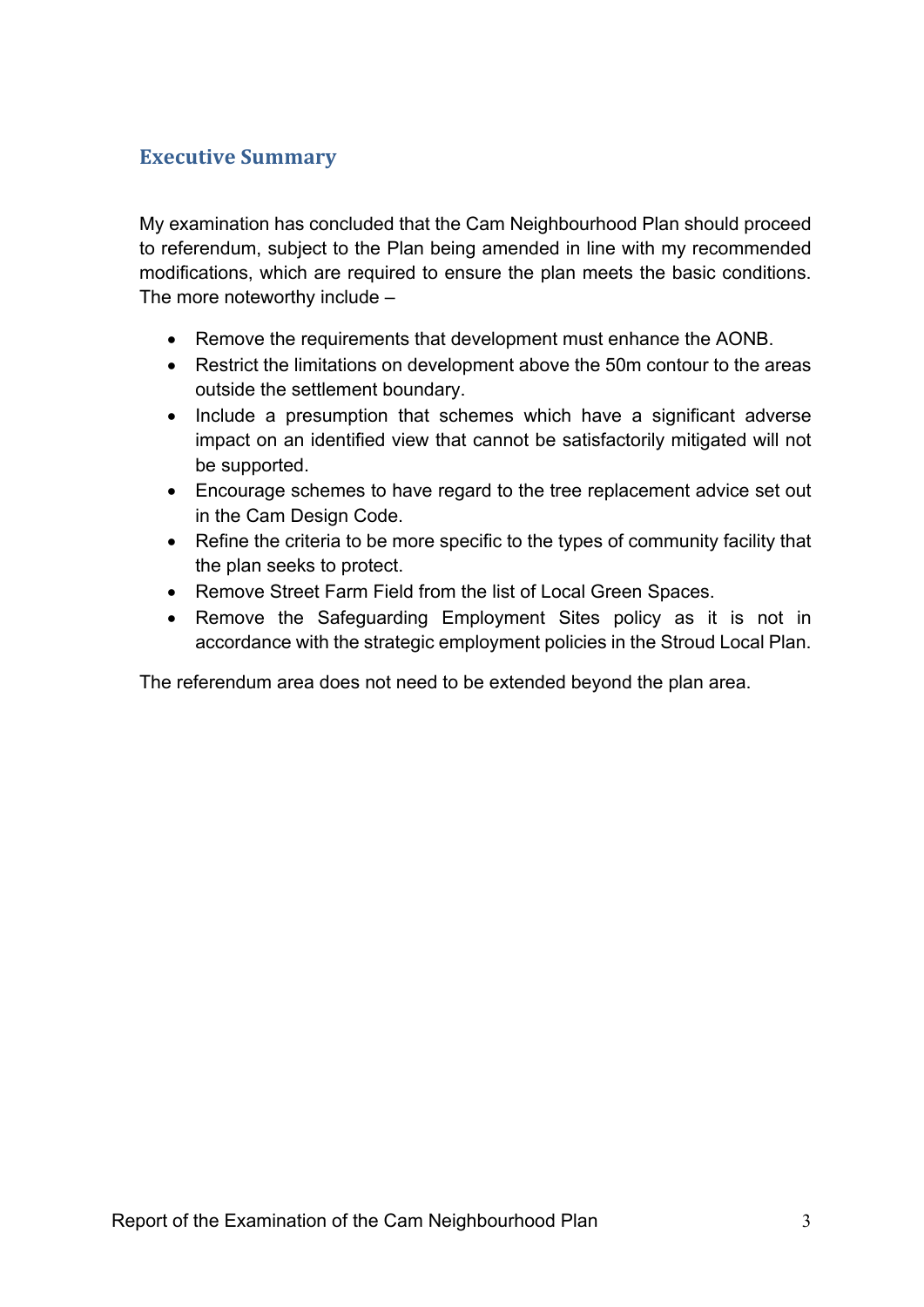# **Introduction**

- 1. Neighbourhood planning is a process, introduced by the Localism Act 2011, which allows local communities to create the policies which will shape the places where they live and work. The Neighbourhood Plan provides the community with the opportunity to allocate land for particular purposes and to prepare the policies which will be used in the determination of planning applications in their area. Once a neighbourhood plan is made, it will form part of the statutory development plan alongside the adopted Stroud District Local Plan. Decision makers are required to determine planning applications in accordance with the development plan unless material considerations indicate otherwise.
- 2. The neighbourhood plan making process has been led by Cam Parish Council. A Steering Group was appointed to undertake the plan preparation made up of both parish councillors and local volunteers. Cam Parish Council is a "qualifying body" under the Neighbourhood Planning legislation.
- 3. This report is the outcome of my examination of the Submission Version of the Cam Neighbourhood Plan. My report will make recommendations based on my findings on whether the Plan should go forward to a referendum. If the plan then receives the support of over 50% of those voting at the referendum, the Plan will be "made" by Stroud District Council.

# **The Examiner's Role**

- 4. I was appointed by Stroud District Council in December 2019, with the agreement of Cam Parish Council, to conduct this examination.
- 5. In order for me to be appointed to this role, I am required to be appropriately experienced and qualified. I have over 41 years' experience as a planning practitioner, primarily working in local government, which included 8 years as a Head of Planning at a large unitary authority on the south coast, but latterly as an independent planning consultant and director of John Slater Planning Ltd. I am a Chartered Town Planner and a member of the Royal Town Planning Institute. I am independent of both Stroud District Council and Cam Parish Council and I can confirm that I have no interest in any land that is affected by the Neighbourhood Plan.
- 6. Under the terms of the neighbourhood planning legislation I am required to make one of three possible recommendations:
	- That the plan should proceed to referendum on the basis that it meets all the legal requirements.
	- That the plan should proceed to referendum if modified.
	- That the plan should not proceed to referendum on the basis that it does not meet all the legal requirements.

Report of the Examination of the Cam Neighbourhood Plan 44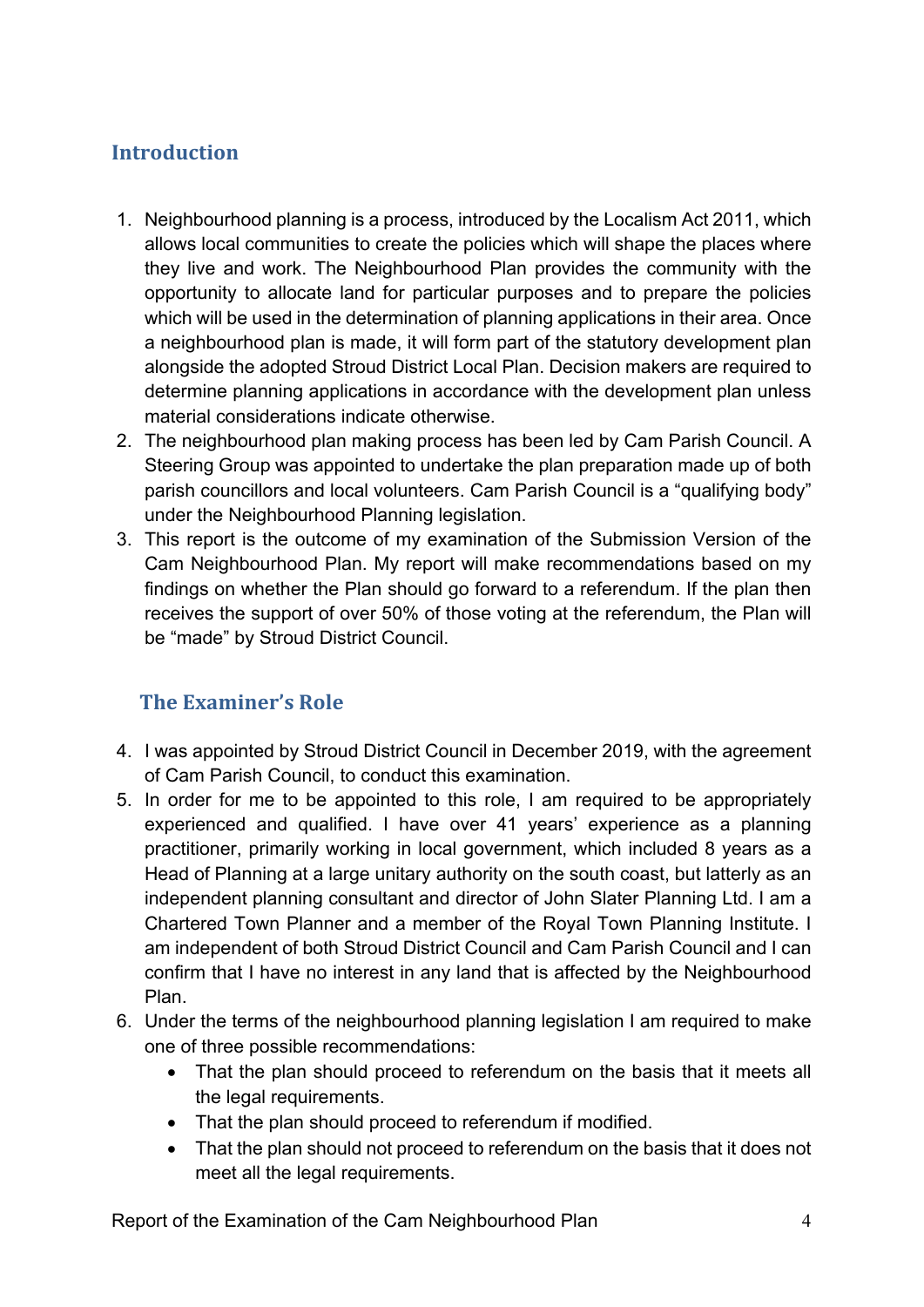- 7. Furthermore, if I am to conclude that the Plan should proceed to referendum, I need to consider whether the area covered by the referendum should extend beyond the boundaries of the area covered by the Cam Neighbourhood Plan area.
- 8. In examining the Plan, the Independent Examiner is expected to address the following questions
	- Do the policies relate to the development and use of land for a Designated Neighbourhood Plan area in accordance with Section 38A of the Planning and Compulsory Purchase Act 2004?
	- Does the Neighbourhood Plan meet the requirements of Section 38B of the Planning and Compulsory Purchase Act 2004 - namely that it specifies the period to which it is to have effect? It must not relate to matters which are referred to as "excluded development" and also that it must not cover more than one Neighbourhood Plan area.
	- Has the Neighbourhood Plan been prepared for an area designated under Section 61G of the Localism Act and has been developed and submitted by a qualifying body?
- 9. I am able to confirm that the Plan does relate only to the development and use of land, covering the area designated by Stroud District Council, for the Cam Neighbourhood Plan, on  $4<sup>th</sup>$  February 2014, if it is modified in accordance with my recommendations.
- 10.I can also confirm that it does specify the period over which the plan has effect namely the period from 2019 up to 2031 which coincides with the end date of the Stroud Local Plan.
- 11. I can confirm that the plan does not cover any "excluded development''.
- 12. There are no other neighbourhood plans covering the area covered by the neighbourhood area designation.
- 13.Cam Parish Council, as a parish council, is a qualifying body under the terms of the legislation.

# **The Examination Process**

- 14.The presumption is that the neighbourhood plan will proceed by way of an examination of written evidence only. However, the Examiner can ask for a public hearing in order to hear oral evidence on matters which he or she wishes to explore further or if a person has a fair chance to put a case.
- 15. I am required to give reasons for each of my recommendations and also provide a summary of my main conclusions.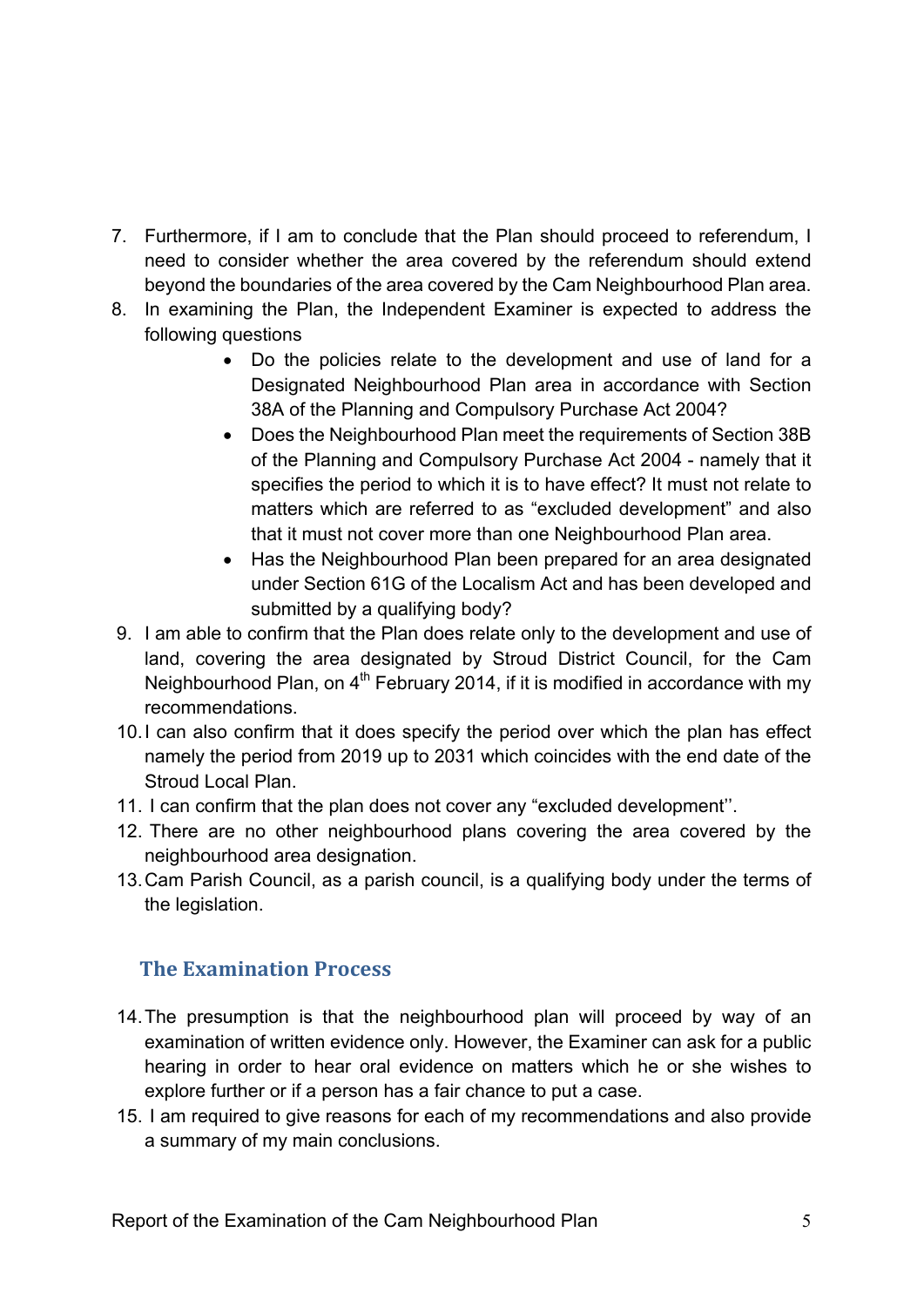- 16.I am satisfied that I am in a position to properly examine the plan without the need for a hearing.
- 17. I carried out an unaccompanied visit to Cam and the surrounding countryside on Tuesday  $4<sup>th</sup>$  February 2020. I explored on foot the village centre, and I walked through and across a number of the disputed Local Green Spaces and saw the viewpoints. I toured around the parish and appreciated the different character areas and I noted the employment areas, and the new residential development that is now underway at the north-east corner of the plan area and the parking situation at Cam and Dursley Railway Station.

# **The Consultation Process**

- 18. Since setting up the steering group in 2014 the Parish Council used a variety of methods of consulting and involving the public with the neighbourhood plan including using Facebook and the parish website, holding drop-in events such as at Tesco's or in the parish council offices, maintaining a presence at local events and conducting individual questionnaires and consultations.
- 19. The questionnaire was circulated to every household in Cam, which generated a 14.7% response. Separately a transport survey was conducted jointly with Dursley Town Council and also a business survey was conducted, which generated 74 responses. Towards the end of the plan making process there was a separate consultation on the issue of local green space.
- 20. All this activity culminated in the preparation of the Pre-Submission version of the neighbourhood plan, which was the subject of the six-week public consultation, known as the Regulation 14 consultation, which ran from  $17<sup>th</sup>$  June 2019 to 29<sup>th</sup> July 2019. That consultation generated a total of 330 comments from 141 respondees ranging from statutory consultees, landowners and members of the public.
- 21. The consultation responses and the changes proposed to the plan by the Steering Group are fully documented in the table entitled Regulation 14 Comments and Responses.
- 22. I have been very satisfied with the openness of the process which has allowed the residents and interested parties, to shape their neighbourhood plan.

# **Regulation 16 Consultation**

- 23. I have had regard, in carrying out this examination, to all the comments made during the period of final consultation which took place over a 7-week period, between  $29<sup>th</sup>$  November 2019 and 17<sup>th</sup> January 2020. This consultation was organised by Stroud District Council, prior to the plan being passed to me for its examination. That stage is known as the Regulation 16 Consultation.
- 24. In total, 13 responses were received from Natural England, Gloucestershire County Council, Stroud District Council, Highways England, Historic England, National Grid, Severn Trent, Environment Agency, Sports England, Slimbridge

Report of the Examination of the Cam Neighbourhood Plan 6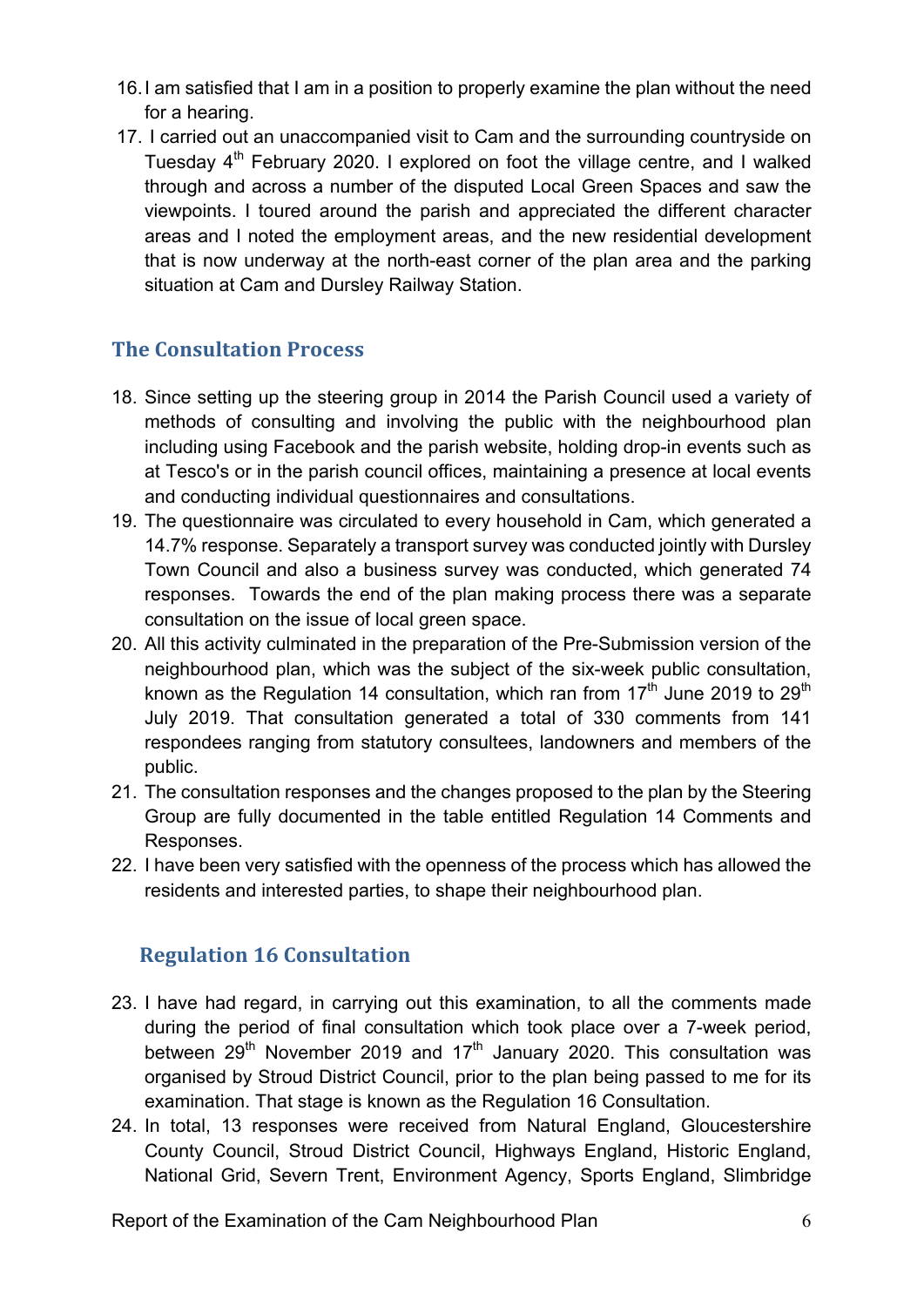Parish Council, Persimmon Homes Severn Valley, Pegasus Group on behalf of Robert Hitchins Ltd and LPC on behalf of and and .

25. I have carefully read all the correspondence and I will refer to the representations where it is relevant to my considerations and conclusions in respect of specific policies or the plan as a whole.

# **The Basic Conditions**

- 26. The Neighbourhood Planning Examination process is different to a Local Plan Examination, in that the test is not one of "soundness". The Neighbourhood Plan is tested against what is known as the Basic Conditions which are set down in legislation. It will be against these criteria that my examination must focus.
- 27. The five questions, which seek to establish that the Neighbourhood Plan meets the basic conditions test, are: -
	- Is it appropriate to make the Plan having regard to the national policies and advice contained in the guidance issued by the Secretary of State?
	- Will the making of the Plan contribute to the achievement of sustainable development?
	- Will the making of the Plan be in general conformity with the strategic policies set out in the Development Plan for the area?
	- Will the making of the Plan breach or be otherwise incompatible with EU obligations or human rights legislation?
	- Will the making of the Plan breach the requirements of Regulation 8 of Part 6 of the Conservation of Habitats and Species Regulations 2017?

# **Compliance with the Development Plan**

- 28.To meet the basic conditions test, the Neighbourhood Plan is required to be in general conformity with the strategic policies of the Development Plan, which in this case is the Stroud District Local Plan, adopted in November 2015.
- 29.Cam is a settlement that alongside the neighbouring town of Dursley, is to be the focus for development in the Southern half of the district. North East Cam is identified in Policy CP2 as one of the district's strategic sites, to accommodate 450 dwellings and 12 Ha of employment land.
- 30.Policy CP2 also includes a presumption that housing development will take place within settlement development limits for the areas outside the strategic sites.
- 31.Policy CP3 sets the settlement hierarchy and that identifies Cam and Dursley together as a first-tier Accessible Local Service Centre, to be the primary focus for growth and development, to safeguard and enhance their strategic roles as employment and service centres.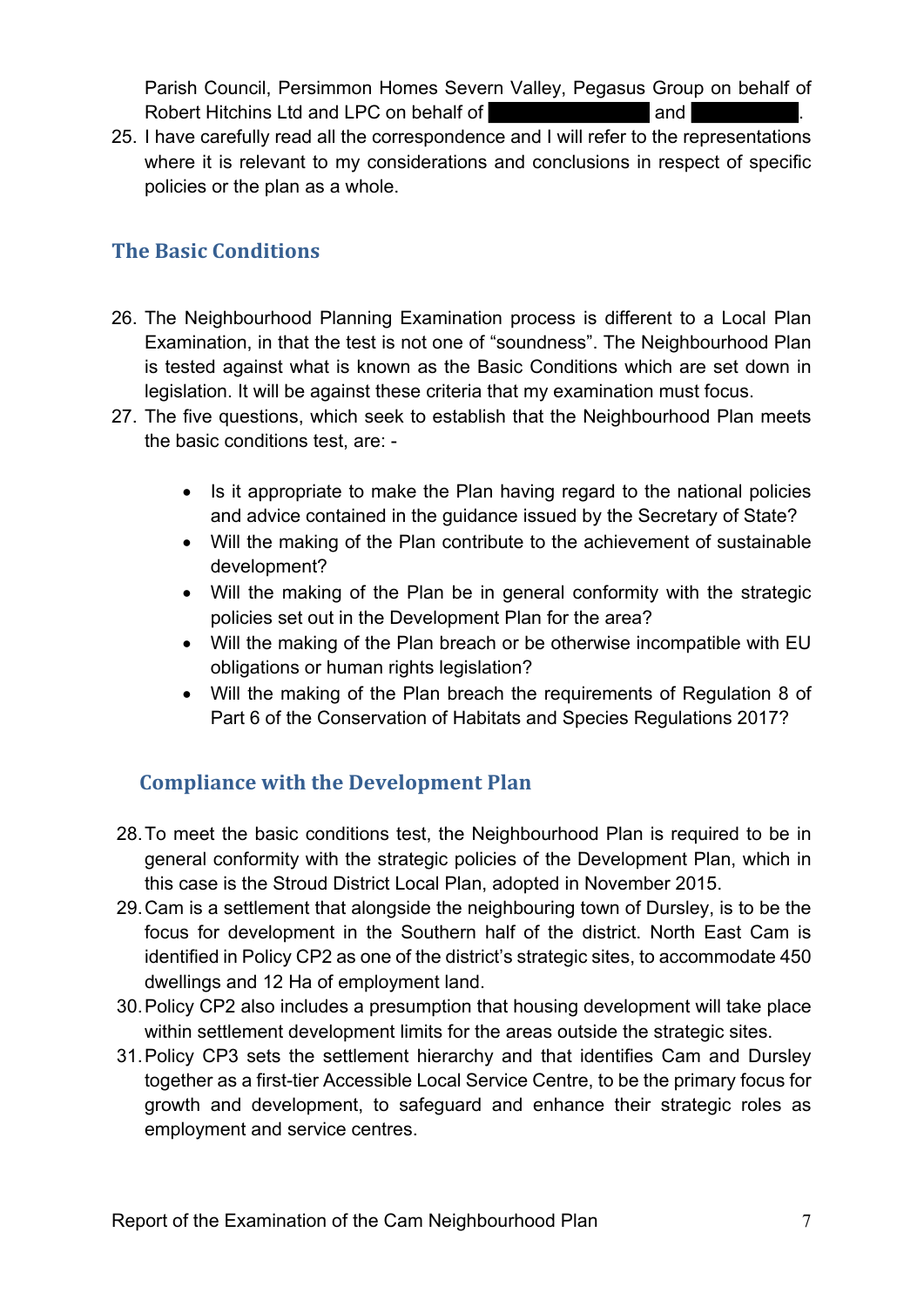- 32.Policy SA3 is the strategic allocation policy for the North East of Cam growth area, a sustainable urban extension, which establishes the level of development and the design parameters including a new linear park along the river corridor and extensions to the cycle route along the line of the disused railway which is also specifically identified in Delivery Policy EI13.
- 33.In terms of the retail hierarchy, Cam is identified as a district centre where the aim is to maintain and enhance its vitality and viability
- 34.I am satisfied that the policies in the neighbourhood plan are in general conformity with the strategic policies in the adopted Local Plan.

# **Compliance with European and Human Rights Legislation**

- 35. Stroud District Council issued a Screening Opinion, dated 8<sup>th</sup> November 2019 which concluded, having consulted with the three statutory consultees, that a full strategic environmental assessment, as required by EU Directive 2001/42/EC which is enshrined into UK law by the "Environmental Assessment of Plans and Programmes Regulations 204", would not be required.
- 36.The District Council, as competent authority, issued a screening under the Habitat Regulations, in the same letter. This agreed with the assessment of Natural England that the plan is unlikely to have any significant adverse effects on the nearest European Protected sites, which are Rodborough Common SAC, the Cotswold Beechwoods SAC and the Severn Estuary SPA.
- 37.I am satisfied that the basic conditions regarding compliance with European legislation, including the newly introduced basic condition regarding compliance with the Habitat Regulations, are met. I am also content that the plan has no conflict with the Human Rights Act.

# **The Neighbourhood Plan: An Overview**

- 38.I must congratulate the Steering Group on the quality of this neighbourhood plan. It is a comprehensive, well written and presented plan that builds upon a clear vision for Cam and has a clear set of objectives which sets the context for the policies. It proposes a number of specific planning policies, which are backed up by proportionate evidence. The maps are clear and are a useful basis for decision making.
- 39.These neighbourhood plan policies add a local dimension which will sit comfortably alongside the Stroud Local Plan. They are distinctive policies which reflects the unique characteristics of the parish, and especially its landscape setting. The authors of the plan accept that the parish is going to change through the strategic allocations in the north-east corner of the village and have taken a positive approach which seeks to shape the new development so that it meets the needs and aspirations of the local community.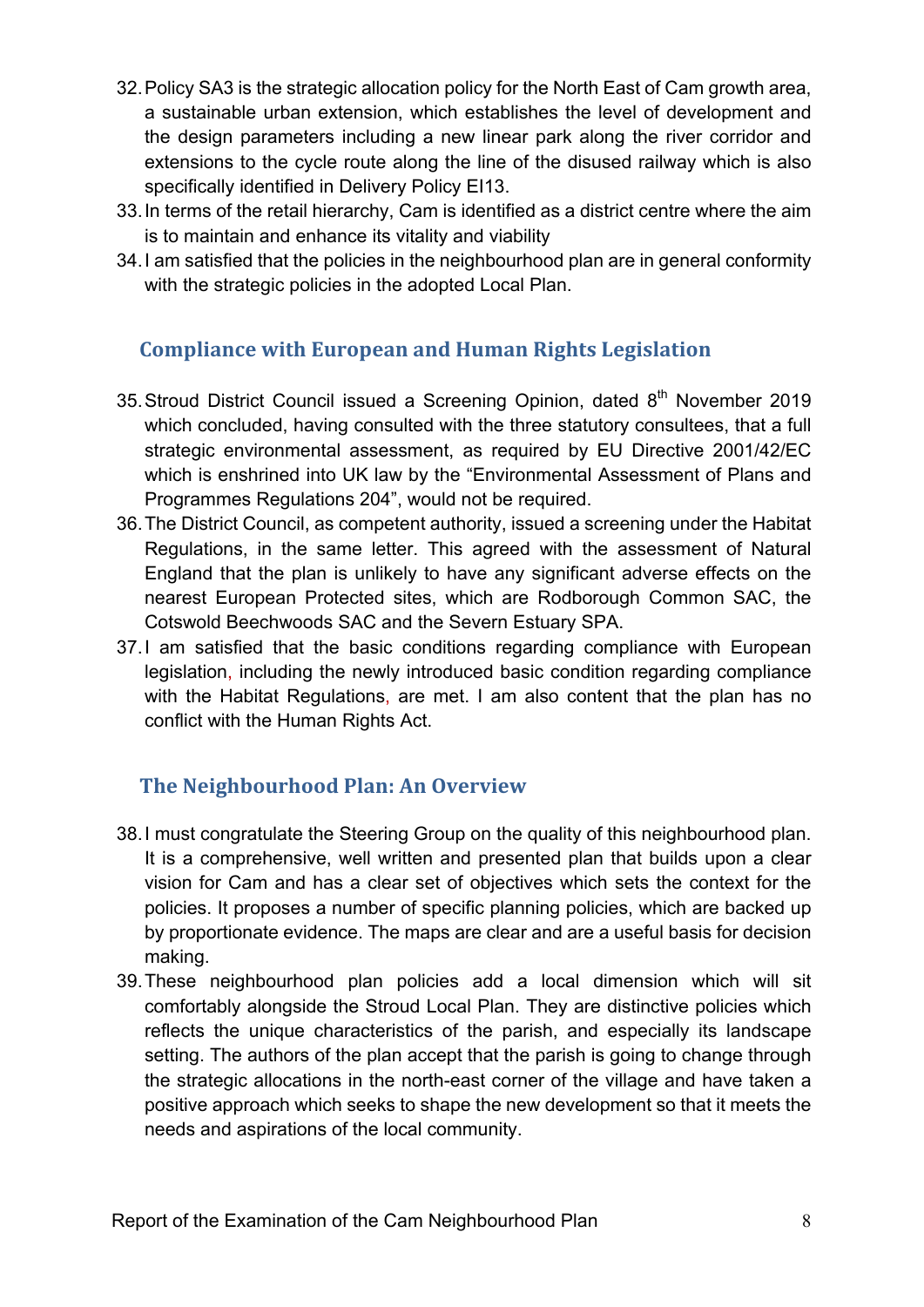- 40.The design policies are particularly based on a good understanding of the existing character of the parish and aims at promoting a strong locally distinctive design. I consider that the Cam Design Code is a helpful annex to the plan.
- 41.I am satisfied that the plan will deliver sustainable development, placing great weight on securing good locally appropriate design reflecting the special landscape setting, at the same time as protecting the natural green infrastructure and the pedestrian routes which criss-cross the area and into the countryside beyond. It also thoroughly highlights the community facilities and green spaces that are valued by the local population, which it seeks to protect. The plan is generally one that positively encourages sustainable construction but does so by offering support rather than making it a pre-requisite.
- 42.My recommendations have concentrated on the wording of the actual policies against which planning applications will be considered. It is beyond my remit as examiner, to comprehensively recommend all editorial changes to the supporting text. These changes are likely as a result of my recommendations, so that the plan will still read as a coherent planning document. Some of these are highlighted in the Regulation 16 Comments.
- 43.Following the publication of this report, I would urge the Parish Council and Stroud planners to work closely together to incorporate the appropriate changes which will ensure that the text of the Referendum Version of the neighbourhood plan matches the policy, once amended in line with my recommendations.

# **The Neighbourhood Development Plan Policies**

## **Policy CAMES1 – Green Infrastructure and Biodiversity**

44. I commend the plan for mapping the network of green infrastructure and for taking a strategic approach to maintaining and enhancing this network. This is entirely in line with the Secretary of State's policy as set out in paragraph 171 and 174 of the NPPF. I consider that the policy meets the basic conditions.

# **Policy CAMES 2 - Parish Landscape Character**

- 45. The plan draws upon a strong analysis of how the settlement sits in its landscape context. This is particularly important in view of the topography of the area with higher land to the south, east and west of the parish and the flat landscape of the Severn Valley to the north.
- 46. The wording of the policy implies that **all** development proposals would be expected to demonstrate how the design reflects the landscape context. I do not consider that this is a reasonable requirement, if applied to every development proposal that comes forward in the parish. For example, the term development proposal would include building changes of use, which would have no landscape impact and in my opinion, it is unlikely that domestic extensions within the settlement area will affect Cam's landscape character. I will therefore be recommending the introduction of a caveat that the policy should apply only where it is appropriate, having regard to the scale of the proposal and its potential to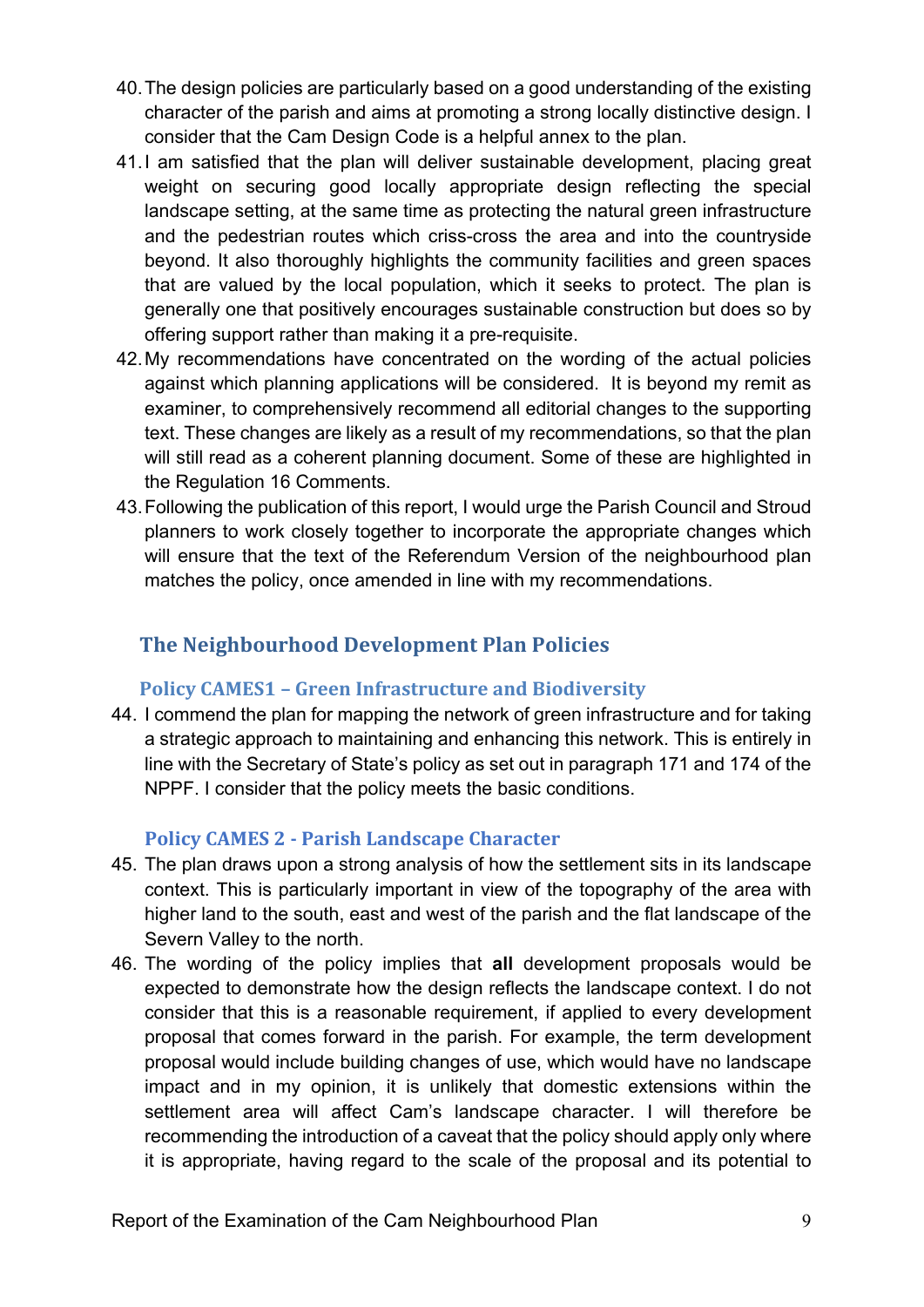impact on the wider landscape. The requirement is not necessarily to prevent development but it does ensure that its landscape impact informs the design, where the scale or location warrants it.

- 47. I do have a concern regarding the policy requirements which imposes a limitation on development to below the 50m contour. That was a subject that has been raised in some Regulation 16 representations. There will be sites that are above 50m contour, which fall within the settlement boundary. I consider that this stipulation will not be in accordance with Policy CP2 of the adopted Stroud Local Plan, which I considered to be one of its strategic policies, which supports development within the settlement boundary. That, in itself, leads me to the conclusion that that aspect of the policy, does not meet the basic conditions. I will therefore be following the District Council's suggestions that the policy should only apply outside of the built-up area, and I note that the Parish Council, in its response to the Regulation 16 representations, accepts that suggestion.
- 48. The second paragraph deals with the impact of development on the Area of Outstanding Natural Beauty (AONB). I recognise that the sensitivity of the location of this parish merits such a policy. However, the requirements of this part of the policy not only requires that the scheme should not detract from the visual qualities of the AONB but must also *enhance* them. I note that paragraph 172 of the Framework states "Great weight should be given to conserving and *enhancing* landscape and scenic beauty in National Parks, the Broads and Areas of Outstanding Natural Beauty". I do not consider that this wording actually places an obligation on every planning application to have to demonstrate that it will "enhance" the landscape and scenic beauty of the Cotswolds AONB, but rather that the development should not detract from the landscape quality. I will recommend that the requirement to "enhance" be removed from the policy.

#### *Recommendations*

*In the first sentence, after "should" insert "where appropriate, having regard to the scale of the proposal and its potential to impact on the wider landscape,"*

*In the second sentence of the first paragraph after "development" insert "outside of development limits".*

*In the final paragraph, delete "enhances and".*

#### **Policy CAMES3 - Valued Views**

49. This policy ensures that the impact of development on a number of specific views is to be taken into account through the planning process. I am satisfied that they would all qualify as valued viewpoints. However, the policy as drafted does not assist the decision maker in the determination of the planning application, as to how the assessment required, would be used. I consider that the policy will only be able to achieve its objective, where the development will maintain the essential characteristics of these important views. I will therefore recommend the insertion of a requirement that where proposals significantly adversely impact on the views which cannot be mitigated, will not be supported.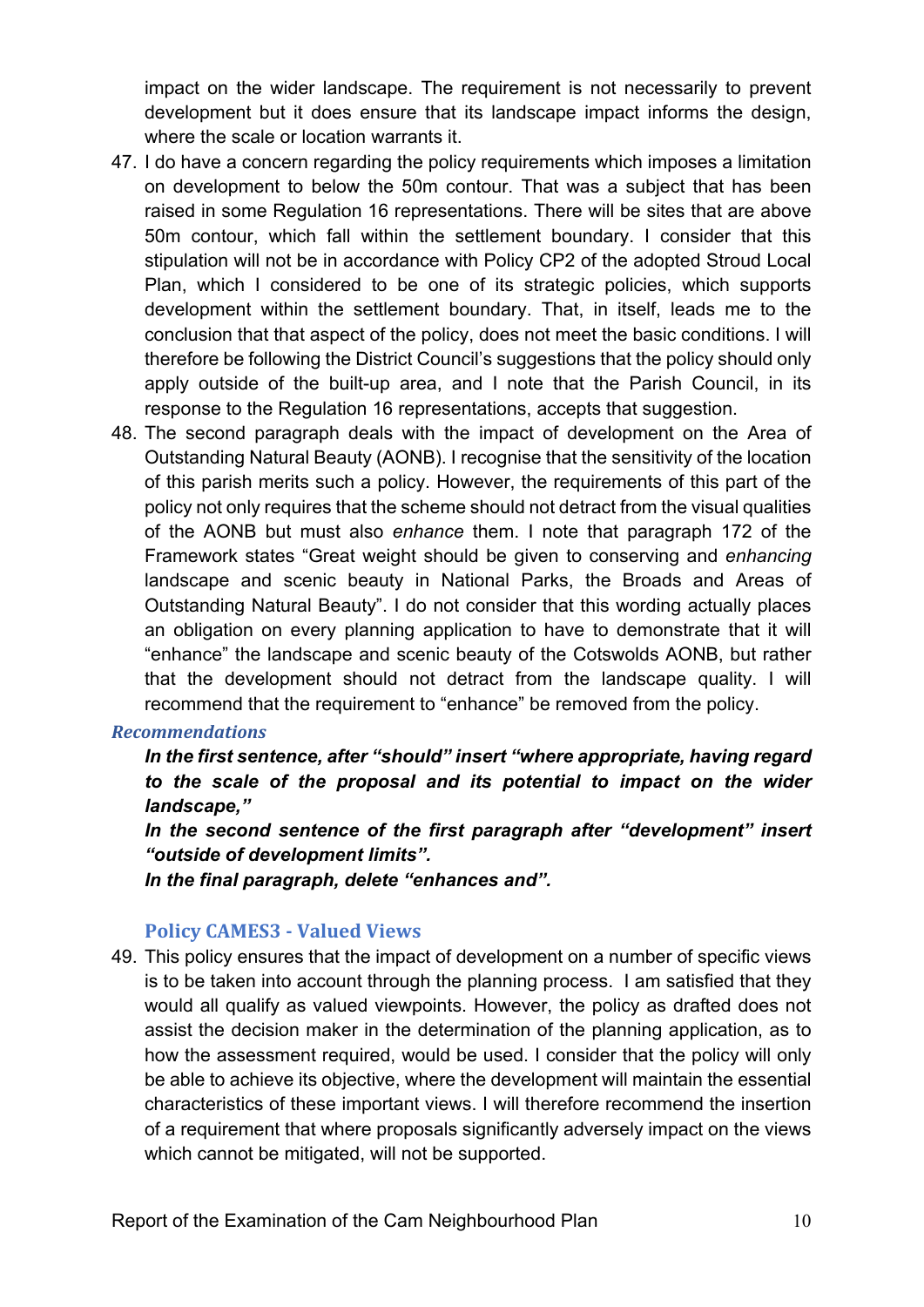- 50. I have no comments to make on the second paragraph which encourages the creation of new views and apparent panoramas from public spaces created within new developments.
- 51. Whilst this is not a formal recommendation I also suggest that it would be helpful to users of the document, if thumbnail photographs of all the views could be inserted into the plan, not just View Point 7.

#### *Recommendation*

*Add at the end of the first paragraph "development proposals which have a significant adverse impact on any of these views, which cannot be mitigated, will not be supported."*

#### **Policy CAMCD1 - Locally Distinctive Design**

- 52. This policy states that **all** development proposals should be submitted with an appropriate design analysis and statement. A neighbourhood plan cannot set down requirements as to what documents and information should be submitted with a planning application. Those requirements are set by the District Council in its Local Validation Checklists. Similarly, the Town and Country Planning (Development Management Procedure) Order 2015 sets out that a design and access statement should only be required on major schemes i.e. over 10 units or on development in conservation areas or World Heritage Sites. I will be recommending that the term "should" be replaced with "are encouraged".
- 53. I support the aspirations of the Parish Council in seeking to reinforce the locally distinctive character of Cam as set down in the second paragraph, but the policy itself needs re-drafting as reference to compliance with other policies is unnecessary as the decision maker is required to consider any proposal against all relevant policies in the development plan. I will be recommending the deletion of that phrase, in the interests of being concise.

#### *Recommendations*

*In the first paragraph substitute "are encouraged to" for "should". In the second paragraph, delete "Subject to development being found to be acceptable when judged against other policies in the Development Plan".*

#### **Policy CAMCD2 – Cam's Trees, Woodlands and Hedgerows**

- 54. I have no comments to make in respect of the policy which is well drafted. The identification of key trees is helpful; however, it should be appreciated that a neighbourhood plan in itself cannot protect the tree from being felled, unless it is protected by a Tree Preservation Order or is within a conservation area.
- 55. In terms of the number and species of replacement trees which is set out in the Cam Design Guide and is referred to in the penultimate paragraph, I have paid particular attention to the representations that have argued that importing the same specifications as used by Bristol City Council is not appropriate, due to the different circumstances of a small community, set in the Gloucestershire countryside with those relevant to an almost entirely urban area.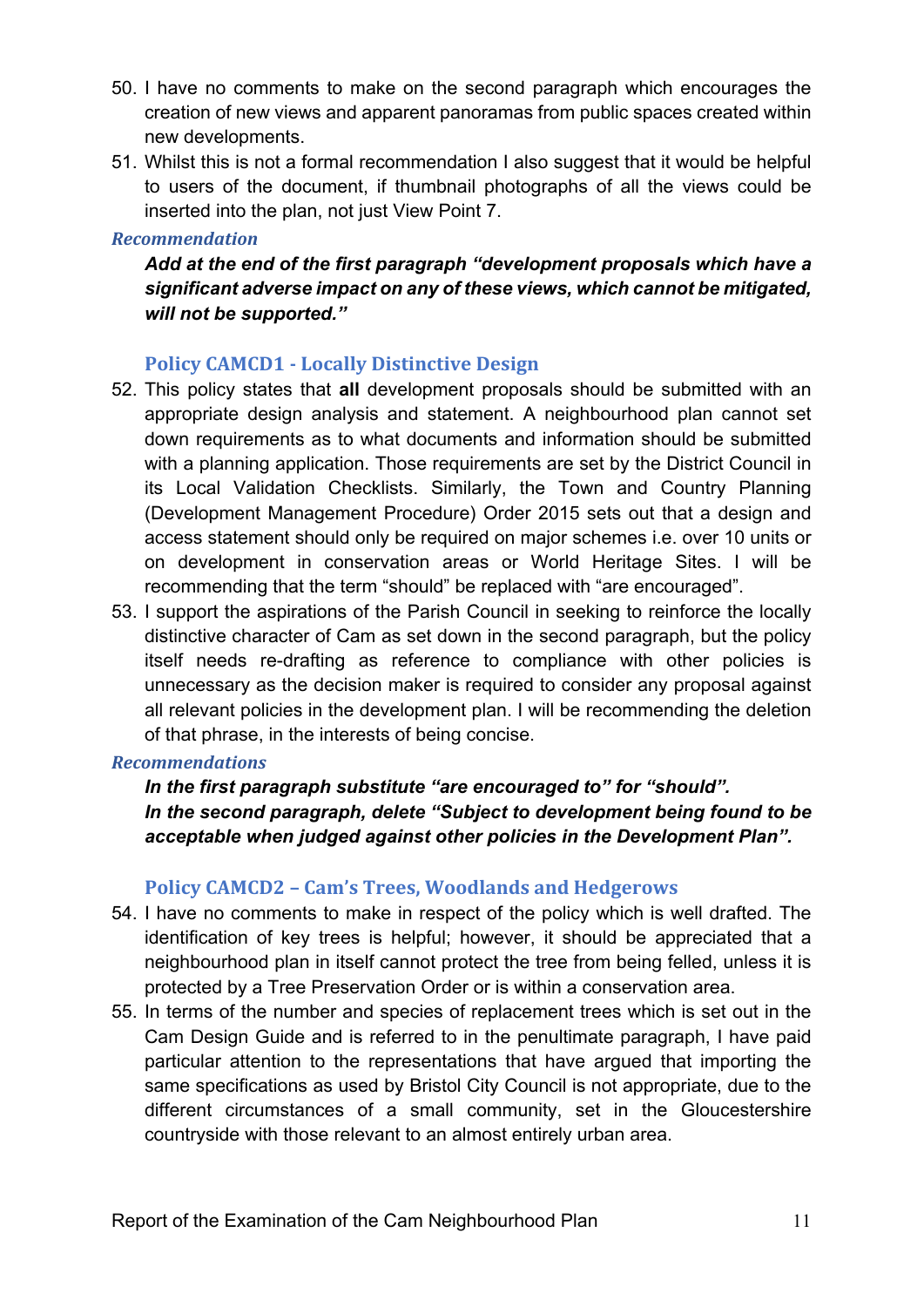- 56. On the other hand, I consider that it is perfectly acceptable for the community, in the spirit of neighbourhood planning, to place a high priority on securing enhanced replacement tree planting.
- 57. In my experience, in arriving at good landscaping schemes, much depends on the characteristics of the site, the nature of the development and the expectations regarding the replacement trees. For example, is it better to have one standard sized tree planted or three whips? Equally, the nature of the development will be very relevant. On a major residential greenfield development, it is not always appropriate to replace the trees in the position where they were felled, but rather greater benefit could derive perhaps by more structural planting as it is being proposed in the case of the new residential development taking place in the northeast of the plan area.
- 58. There needs to be a balance struck between reflecting the community's desire to increase tree cover for the obvious reasons of responding to climate change, place making and achieving local distinctiveness, and the need to avoid reliance on a too rigid/formulaic approach so as to allow flexibility at the development management stage. I will be proposing that the policy be changed from "be selected in line with advice" to "have regard" to the advice set out in the Cam Design Code.
- 59. I concur with the District Council's comments that the threshold for adverse impacts on trees should be "unacceptable" adverse impacts.

#### *Recommendations*

 *In ii) insert "unacceptable" before " adverse " In the penultimate paragraph, replace "be selected in line with" with "have regard to the"*

#### **Policy CAMCD3 - Sustainably Designed Homes and Places in Cam**

- 60.This is a policy that offers "*encouragement"* and "*support*" for projects to incorporate sustainable design features. It is not as a policy setting out a *requirement* or an *expectation* that new homes must incorporate these features. That would be contrary to the Secretary of State's policy set out in a Written Statement to the House of Commons dated 25<sup>th</sup> March 2015. It specifically states that neighbourhood plans cannot impose such technical standards and that those matters are left to, either being set in an adopted local plan or are covered by the Building Regulations. A planning application could not be refused if it did not comply with the expectations set by this policy.
- 61.I will therefore recommend that the intention of the policy be retained, but I will again be recommending as I did in respect of Policy CAMCD1, the removal of the caveat in the policy relating to having compliance with other policies, as this is unnecessary.

#### *Recommendation*

*At the start of the second sentence, delete "Subject to development being found to be acceptable when judged against other policies in the Development Plan."*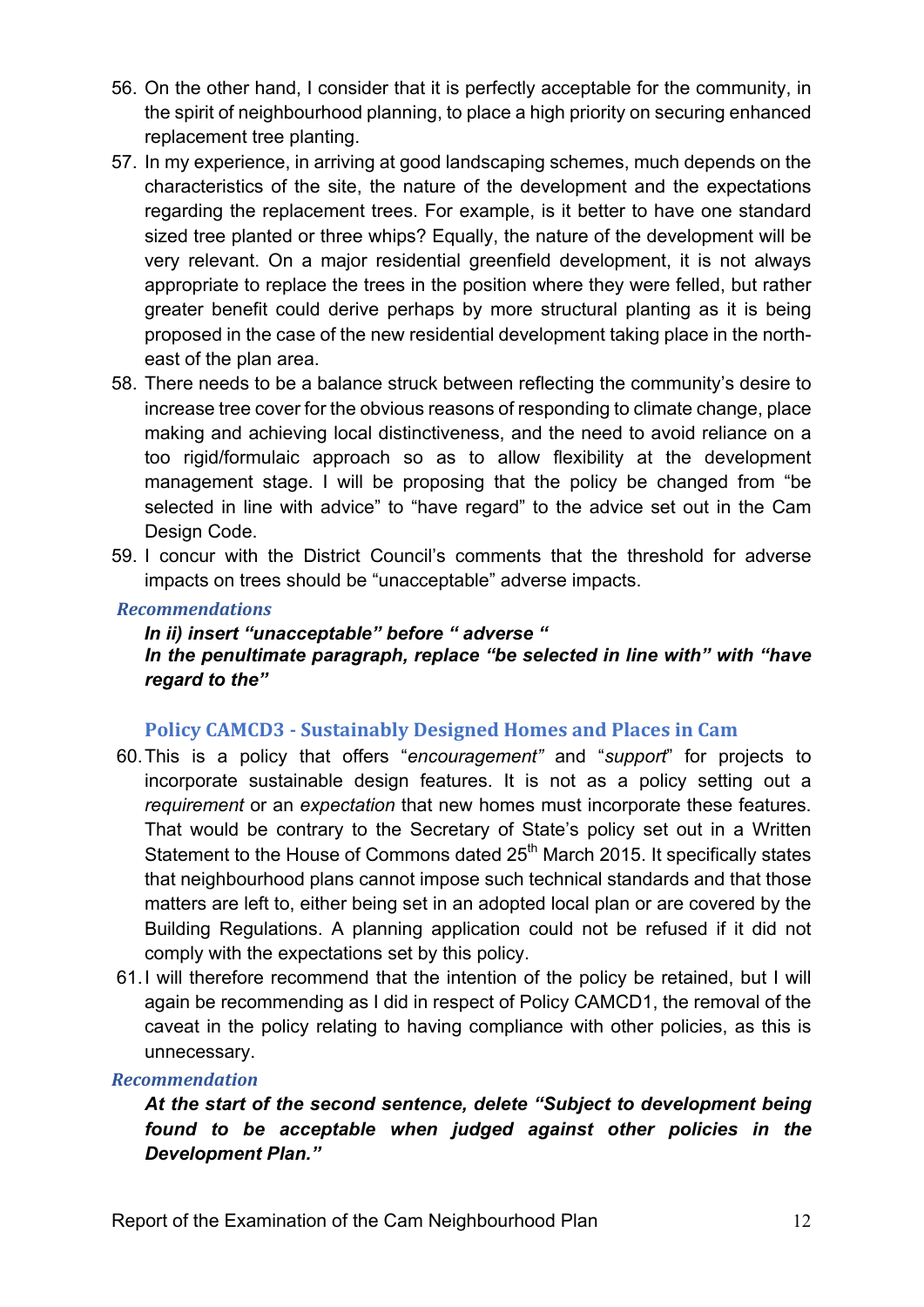#### **Policy CAMCD4 - Pre-Application Community Engagement**

62. It is clear that the Parish Council recognises the value and encourages preapplication engagement. That is in line with good practice and the Secretary of State advice. I note that the wording reflects paragraph 128 of the Framework. It is important not to misinterpret the intention of the Secretary of State's advice in that paragraph in that acceptable planning applications could not be refused on the basis that the applicant has chosen not to enter pre-application discussions.

## **Policy CAMM C1 - Improving and Enhancing Connections for Cyclists and Pedestrians**

63. I have no comments to make on this positively worded policy.

#### **Policy CAMCP1 - Retention and Community Facilities**

- 64.I have concerns regarding the requirements that all major housing development should include in the submission of a statement of the existing community facilities within 800m and to address the need for facilities generated by the development. The plan does not define what it classes as *major housing development*. Major development is defined in the Town and Country Planning (Development Management Procedures) Order as schemes of 10 units or more.
- 65. I do not consider that a threshold of 10 should be the trigger for such an assessment and I suspect the policy is primarily aimed at future greenfield site residential development, which is likely to come forward through the local plan making process. An allocation policy should establish specific on-site community requirements such as play areas and community buildings.
- 66.Furthermore, as Stroud District Council has adopted the Community Infrastructure Levy (CIL), it can use CIL to fund what it describes as *social infrastructure* in its Regulation 123 list. It is also open to the parish council to use its proportion of CIL receipts to also enhance community facilities arising from an increased population resulting from new development taking place in Cam parish. I consider that it is more sensible basis to fund enhancements generated by incremental increases in the number of residents in the parish, beyond those which the District Council's standards require to be provided on site. I will therefore be proposing that the first paragraph of the policy be omitted.
- 67.The next part of the policy is similarly problematical. The policy seeks to protect what is a very wide range of "community facilities" which it has identified, ranging from a railway station through to the uses of land such as allotments, playing fields play areas and tennis courts and it then going beyond to include buildings such as churches, village halls and schools.
- 68. I consider that a neighbourhood plan policy which requires a train station (which would not fall within the community facilities definition set in the Local Plan) to be retained would be unworkable, as it merely requires a decision of the train operator/rail authority to no longer to decide that trains will no longer stop at Cam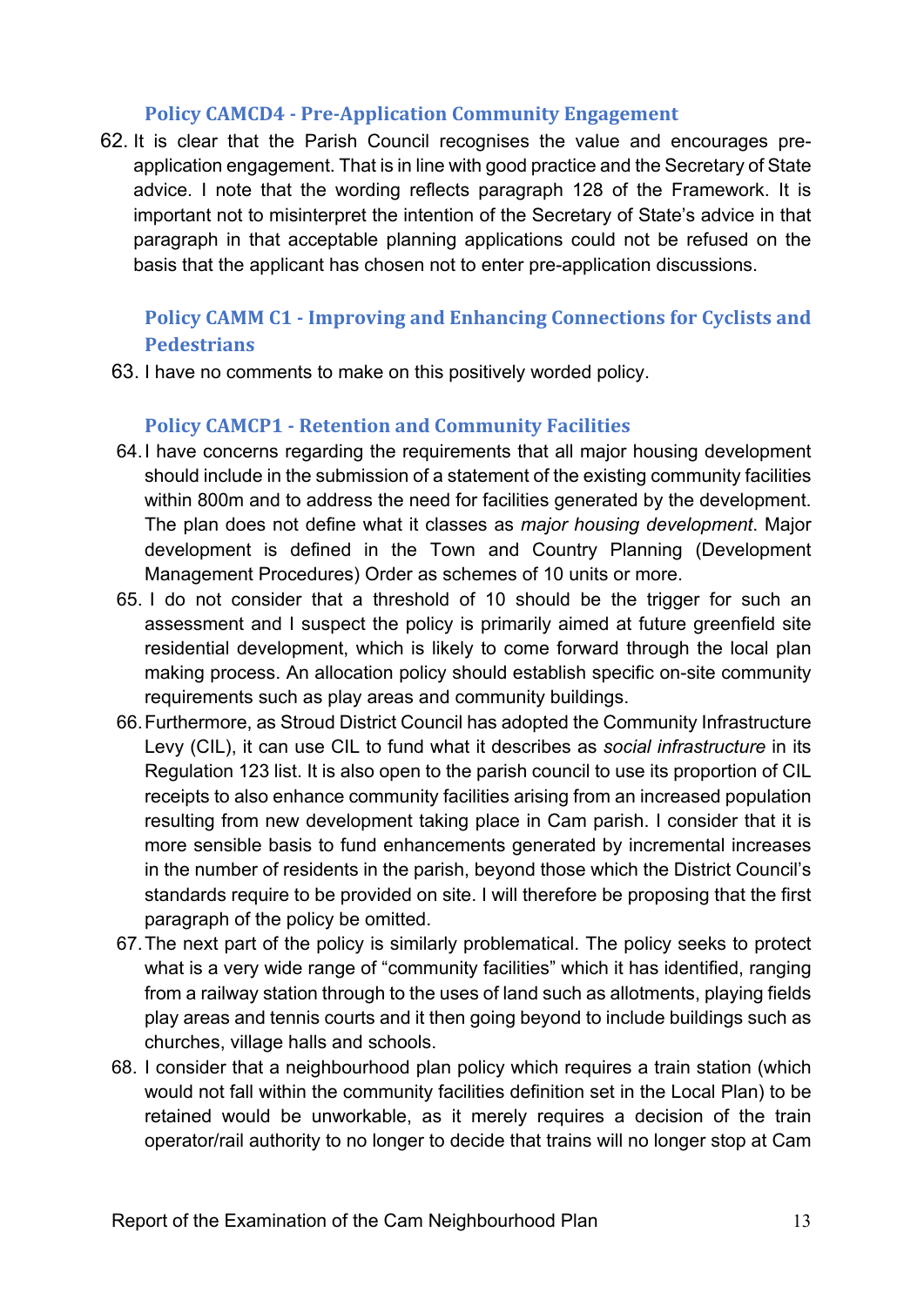and Dursley and the use of the facility will be lost. I will recommend that the railway station is removed from the list of community facilities.

- 69. I appreciate the wish to retain churches, but I am not sure that using the criteria of alternative places of worship within 800 m would offer an acceptable replacement if for example, it will to be a church of a different denomination. Furthermore, it must be appreciated that some existing community facilities within buildings, can also be lost through changes of use, if the new use falls within the same Use Class D1, without requiring planning permission. That means that buildings used a clinics and health service centres can also be used as a day nursery, school, library, place of worship etc. whilst they may retain the community use they may fail the test of being adequate similar facilities which cater for the needs of the local population.
- 70. I accept that this policy has a role in retaining land and buildings in a community use, but it is not always realistic to expect a similar facility to be available within 800m in every case. For example, if an allotment was lost there may be alternative facilities within 800m, but unless there are vacant plots available, the needs of the population would not be met but the proposal would comply with policy.
- 71. In addition, I find that the criteria used is too prescriptive, in that it requires audited financial and marketing evidence to be provided and I would question how such a requirement would operate in terms of justifying the loss of a skate park or a playground.
- 72. I agree that there is a case for planning application which proposes an alternative use of a community building or the redevelopment of a community site which is included on the list, should be expected to properly assess whether the existing use could be reasonably able to continue or that is closure is justified e.g. looking at usage levels in terms of the allotment holders, or whether a retail shop retains a post office contract, in the cases were planning permission is actually required. As well as the case for justifying the loss on viability grounds, the additional test of alternative facilities within 800m is difficult to justify in every case. Alternative play facilities in the locality could fit that description, but patently it would not apply to the railway station and the 800m rule may not perhaps be appropriate for relocation of the offices of the parish council so long as it remains located within the parish.
- 73. I will be recommending an alternative form of wording that will allow a more nuanced approach reflecting the types of uses which are identified in Figure 14 but which seeks to respect the objective of the policy.

## *Recommendations*

## *Delete the first paragraph*

*Replace the second paragraph and 2 subsections and the list of community facilities with "Development which involves the loss of the following community facilities will not be supported unless it meets the relevant criteria:*

• *2 Cam Surgery – unless alternative equivalent primary health provision is made elsewhere in the parish.*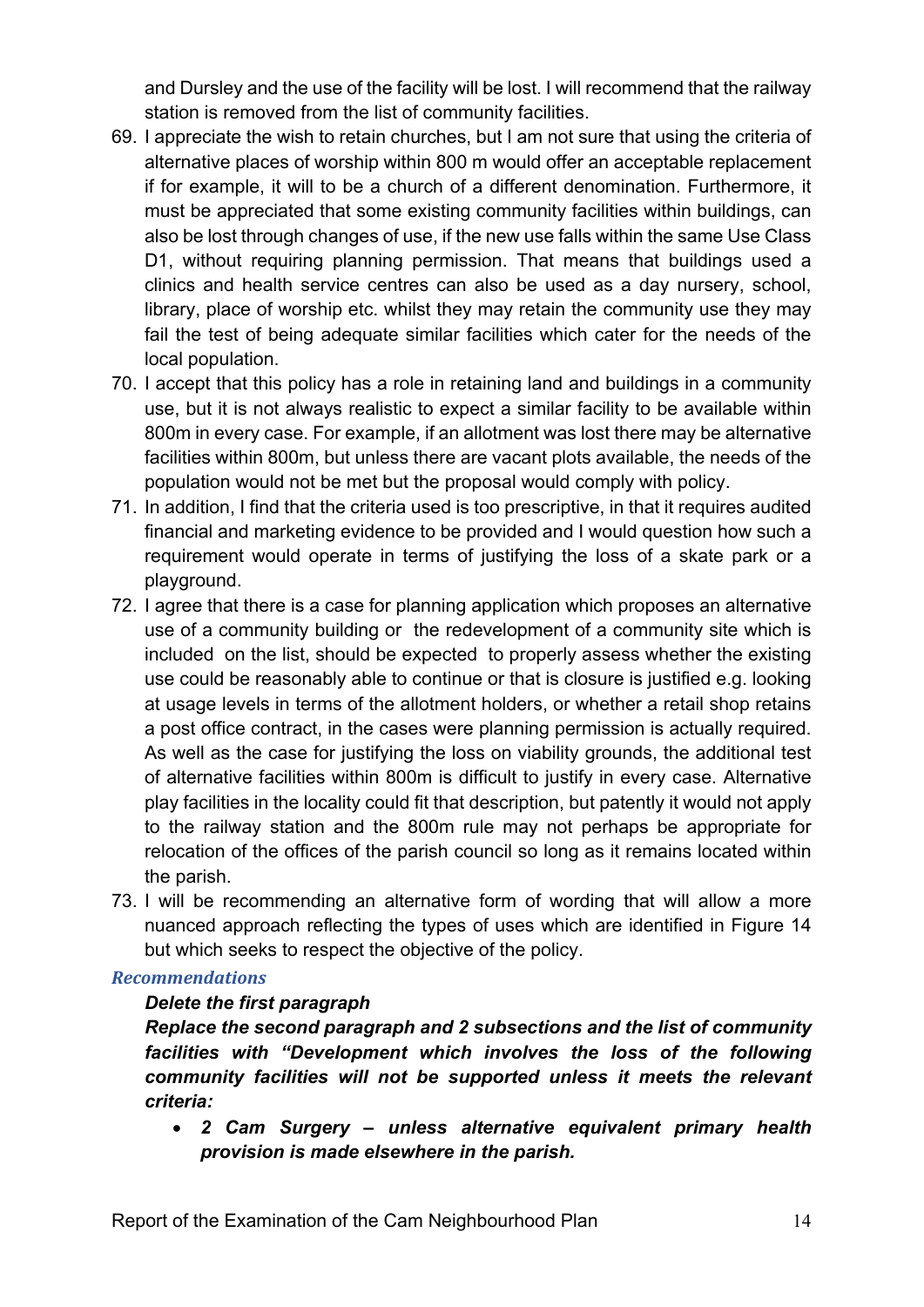- *3 Cam Dental Surgery- unless alternative equivalent dental facilities are available elsewhere in the parish.*
- *4 Cam Post Office – unless alternative equivalent post office services are provided elsewhere in the parish.*
- *The existing play/ recreation facilities are no longer fit for purpose and alternative play / recreation areas are available to meet the needs of the local population facilities in the immediate locality.*
	- o *5 Woodfield Play Area*
	- o *6 Tilsdown Square*
	- o *7 Cam Sports ground*
	- o *8 Norman Hill*
	- o *9 Cam Skate Park*
	- o *10 Jubilee Field*
	- o *11 Cam Green Play Area*
	- o *12 Draycott Play Area*
	- o *13 Holywell Orchard*
	- o *14 Box Road Play Area*
- *Unless equivalent replacement sports facilities are provided elsewhere in the parish.*
	- o *15 Cam Sports Club*
	- o *16 Cam Mills Bowling Club*
	- o *17 Tennis Courts*
- *Unless it is demonstrated that there is insufficient demand for a particular allotment to continue to be viable and that there are alternative allotments within the parish with spare capacity to accommodate those plot holders that are being displaced.*
	- o *18 Ashmead Allotments 1*
	- o *19 Ashmead allotments 2*
	- o *20 West End Allotments*
	- o *21 Woodfield Allotments*
	- o *22 Upthorpe Allotments*
	- o *23 Middle Mill Allotments*
- *Unless it is demonstrated that the use as a place of worship is no longer viable as a congregation and that it is demonstrated through marketing of the building that there are no other community uses that could use the building*
	- o *24 Quarry Chapel URC Church*
	- o *St Bartholomew's Church*
	- o *26 One Church Cam*
	- o *27 Cam Methodist Church*
	- o *28 St George's Church*
	- o *29 3C Community Church*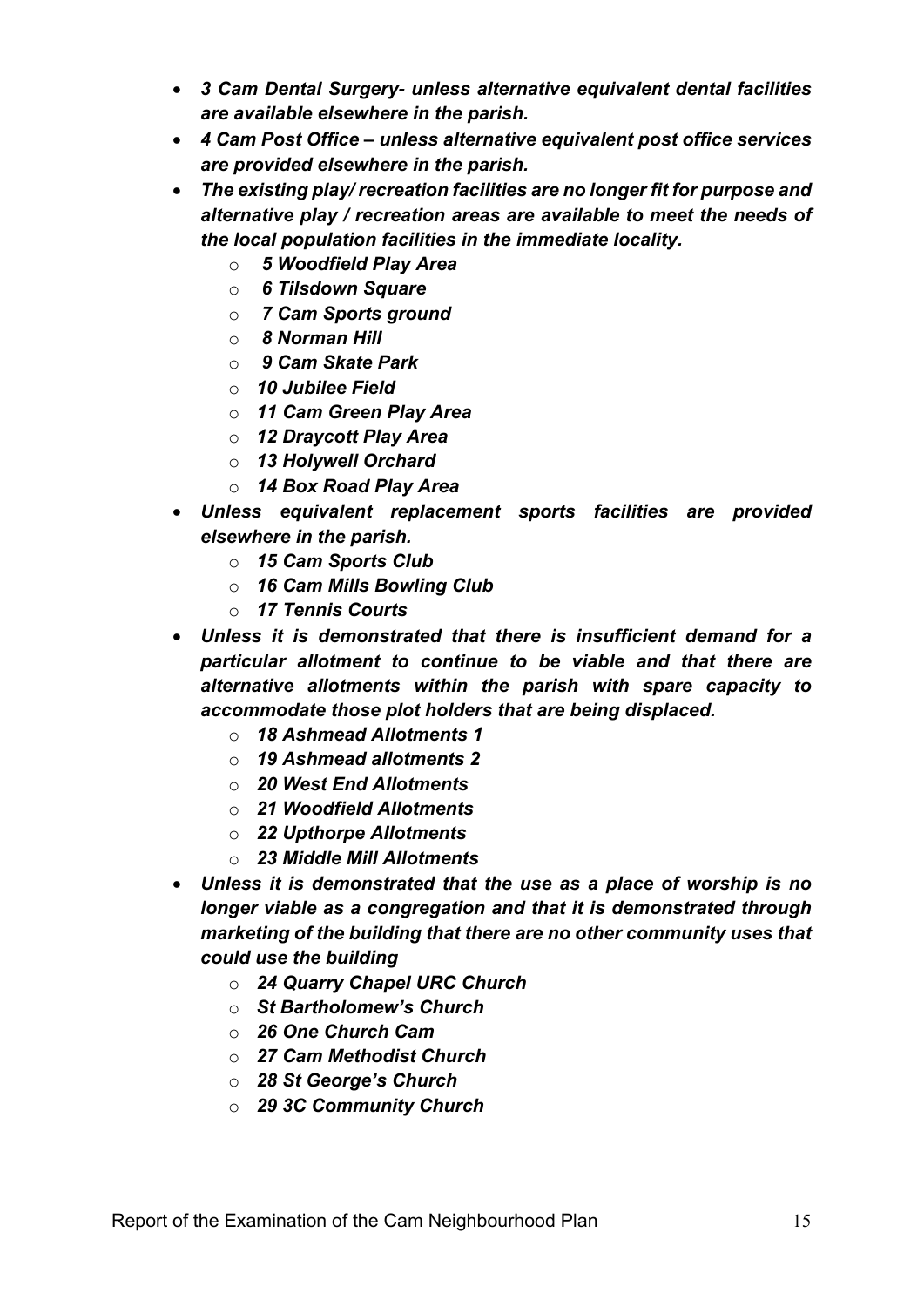- *Unless it can be shown that the continued community centre use of the building is no longer viable and there is no likelihood of alternative community uses occupying the building*
	- o *30 Arthur S Winterbotham Memorial Hall*
	- o *31 Cam Parish Council Offices*
	- o *32 GL11 Community Hub*
	- o *33 Woodfield Community Centre*
	- o *34 Ashmead Village Hall*
- *Unless alternative equivalent replacement school places are provided within the catchment area.*
	- o *35 Cam Woodfield Junior*
	- o *36 Cam Everlands Primary*
	- o *37 Cam Hopton CofE*
	- o *38 Peak Academy*

## **Policy CAMCF2 - Local Green Space Designation**

- 74. I have visited all the proposed LGS designations and I walked around two of the disputed LGS sites, namely Street Farm Field (LGS8) and Riverside, land at Everlands (LCS 10). I have also had regard to the supporting document Local Green Space Report 2019.
- 75. I would firstly confirm that I am entirely satisfied that the remaining eight sites meet the criteria set in paragraphs 100 of the NPPF.
- 76. I have however come to the view that Street Farm Field does not justify the conferring of the highest level of protection of this green space. This land is not in public ownership, but that is not a requirement for LGS status. I noted that the northern part of the field had been fenced off in the past. Whilst I clearly was not seeing the land at its best, I found the land somewhat unkempt in appearance and my impression was the fact that it is more likely that this is an area which people would pass through, rather than being an area that is used for recreation or leisure. I am not satisfied that the case has been made that its status is justified because of its historical significance.
- 77. The public's use of the footpath's that cross the site, is protected through right-ofway legislation. I did not perceive that the site possesses a particular sense of tranquillity and I would not describe the site as being an island of calm which would attract people from further afield, on the basis of its tranquillity. The fact that wildlife is seen in the space would again not justify LGS status, as they would equally be seen on other areas within the settlement.
- 78. I have had regard to the Inspectors description of this site which was made in the context of a planning appeal in 2016, where he described it as "a pleasant green gap and transition between town and country" but I am not persuaded that it justifies protection of being demonstrably special to the local community.
- 79. I am sure that my recommendation will come as a disappointment to the residents who live in the vicinity of the site, but the site lies outside of the settlement boundary and will fall above the 50m contour line where there is a presumption against development under the terms of Policy CMES2. The District Council has

Report of the Examination of the Cam Neighbourhood Plan 16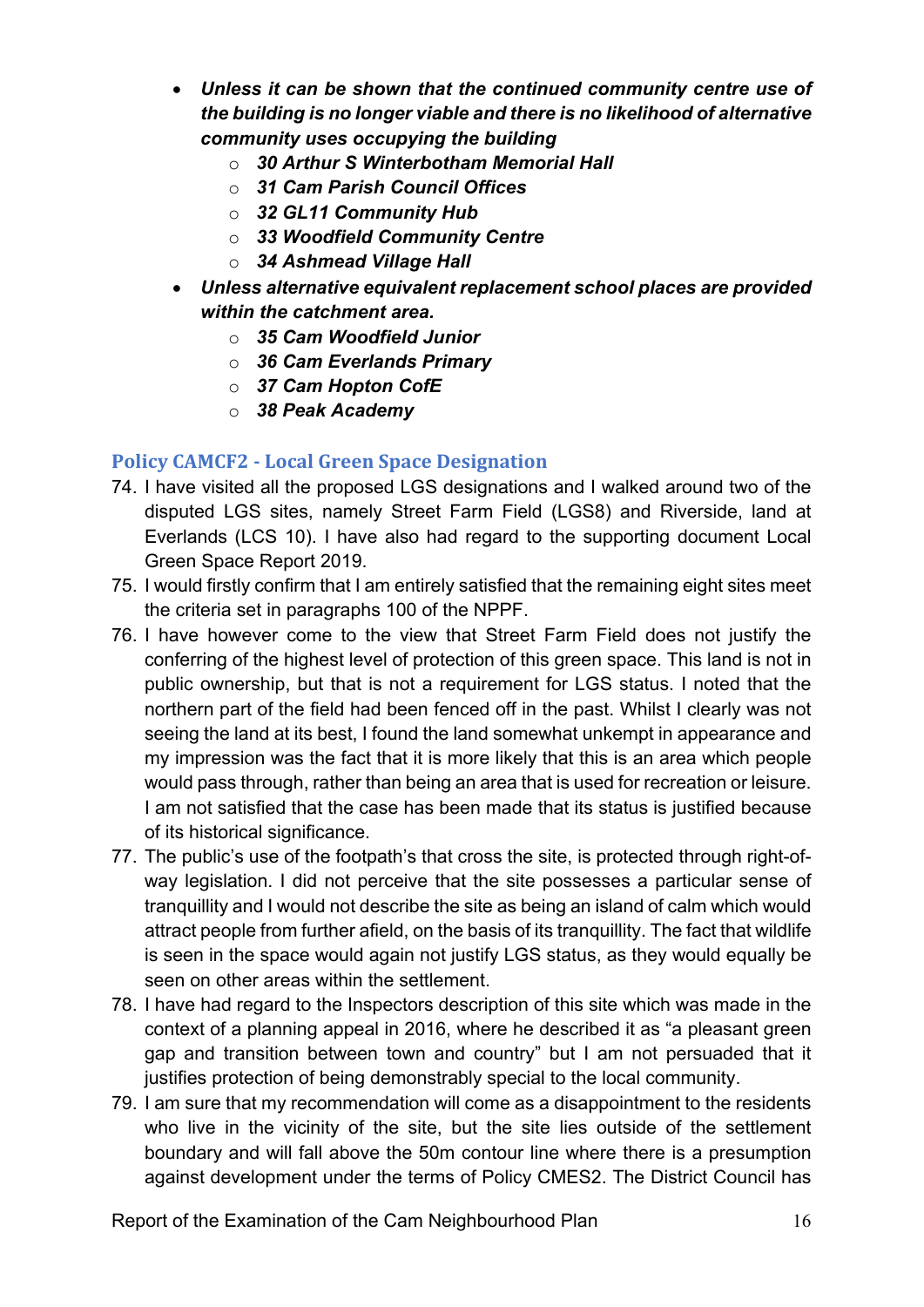concluded in its SALA 2018 Update Report that the land is unsuitable for development due to its likely high landscape impact. I am also conscious of the Inspector's description in respect of the 2016 appeal.

- 80. My interpretation of the Framework's intention for LGS status is that it should be demonstrably special to the wider community, rather than just to the persons whose properties surround the site. I am not convinced that Street Farm Field meets that high threshold.
- 81. I was also very conscious on my visit to Cam that there were Regulation 16 representations made in respect of the land at Everlands, which runs alongside the River Cam. I do agree that this woodland area will have a particular significance, in terms of the wider community, which Street Farm Field does not. Whilst there is a short section of public footpath that crosses the site, there is clearly evidence of much greater public usage of this woodland area. I followed a number of clearly defined pedestrian routes through the undergrowth along the water's edge.
- 82. Visually this belt of trees forms an important green backdrop to Everlands, one of the primary routes through the area and I consider that it's woodland character will be a recognised feature which will be valued by the wider public. Beyond its visual importance, it is clear that the area is used by different groups of people, whether it is children exploring or persons walking the dogs, in an attractive riverside woodland setting, close to where they live. I would not agree with the landowner's representative's contention that this site should be excluded on the basis of being an *extensive tract of land*. I am therefore in this case satisfied that the site does meet the expectations set out in the NPPF.
- 83. The final issue with the policy, is that as submitted it identifies the land as local green space but does not establish how planning applications affecting these sites should be determined. I will recommend that development on these sites should be ruled out, except in exceptional circumstances.

#### *Recommendations*

## *Add at the end of the first paragraph "which rules out development except in exceptional circumstances."*

## *Delete LGS8 Street Farm Field from the list and Figure 15 and renumber accordingly.*

#### **Policy CAME1 - Safeguarding Employment Sites**

- 84. There is some confusion as the policy is headed Safeguarding Employment Sites and the supporting text refers to 3 employment sites which are designated in the Stroud Local Plan, Draycott / Middle Mill Industrial Estate, Cam Mill and Coaley Junction Industrial Estate, yet the policy itself refers to "existing business premises" which could be individual buildings which are outside the designated employment areas.
- 85. I have concluded that the neighbourhood plan policy does not accord with strategic employment. The policy countenances that the economic activity on site could be lost, which would run contrary to the expectations of Policy EI1 of the Stroud Local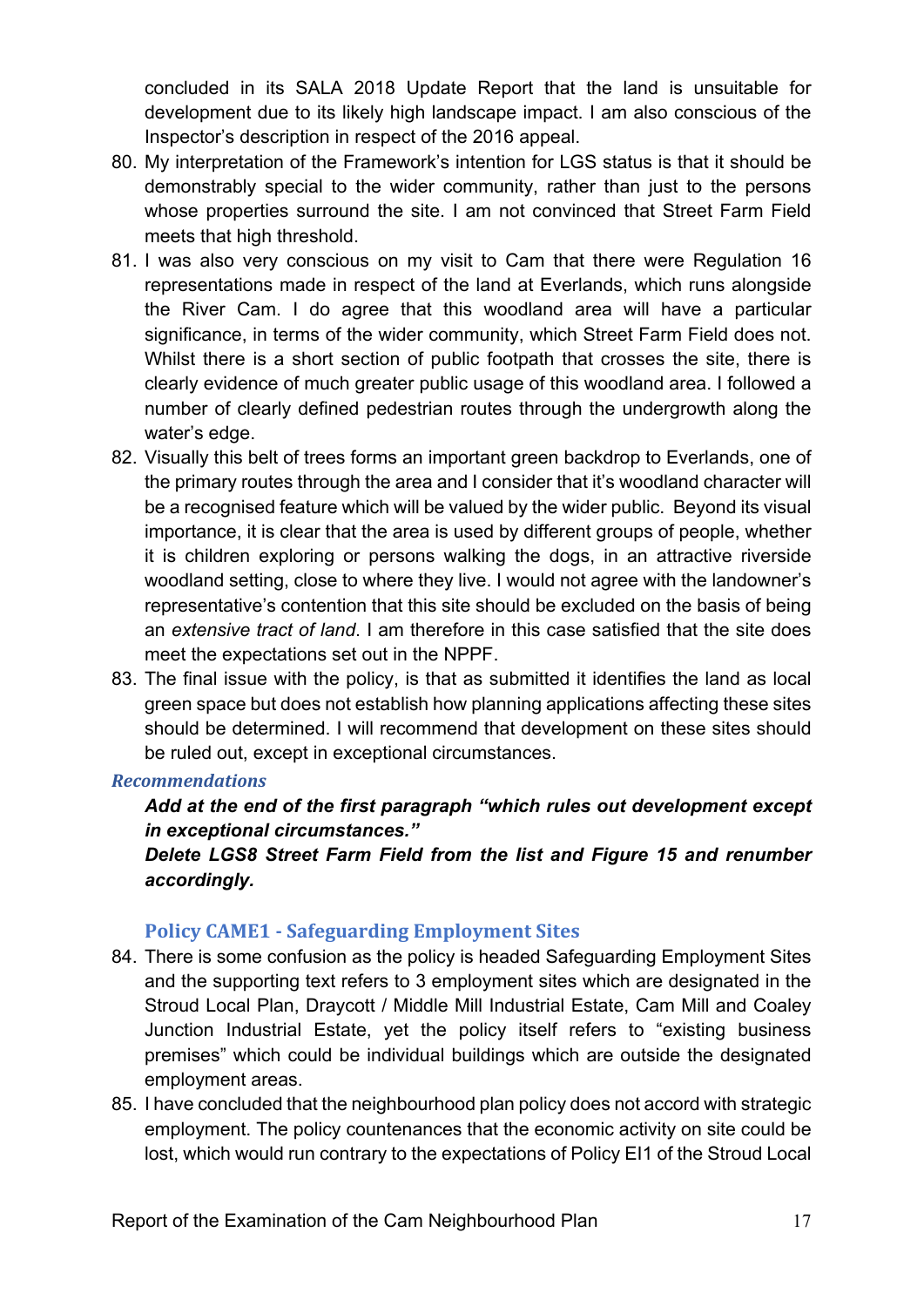Plan which requires that any redevelopment of Draycott / Middle Mill Industrial Estate and Cam Mill should only be for employment generating uses and Local Plan Policy EI2 requires that Coaley Junction must include employment generating uses in any redevelopment. I have been advised that planning permission has been granted for the residential redevelopment of the Coaley Junction site but that does not affect my conclusion on this policy.

86. I consider that the policy does not meet the basic conditions in that it is not in accordance with strategic planning policy and I will be recommending that it be deleted, because as worded, proposals could come forward that meant that employment activity on these sites could cease.

#### *Recommendation*

*That the policy be deleted.*

**Policy CAME2 - Encouraging Start-up, New Businesses and Home Working**

87. I do not believe it is always necessary for the onus of demonstrating that the impact of proposals on the range of issues, which are set out in the policy, such as residential amenity, should fall to the applicant. These are matters that are properly discharged by the LPA in the consideration of an application. I will recommend the deletion of the final paragraph.

#### *Recommendation*

 *That the final paragraph be deleted.*

#### **Policy CAMUC1 - Cam Village Centre**

88. I have no comments to make on this policy.

## **The Referendum Area**

89. If I am to recommend that the Plan progresses to its referendum stage, I am required to confirm whether the referendum should cover a larger area than the area covered by the Neighbourhood Plan. In this instance, I can confirm that the area of the Cam Neighbourhood Plan as designated by Stroud District Council on  $4<sup>th</sup>$  February 2014, is the appropriate area for the referendum to be held and the area for the referendum does not need to be extended.

#### **Summary**

90. I congratulate Cam Parish Council on seizing the opportunities presented by neighbourhood planning to allow the community to shape its planning policies. This is an area that will be the focus of new development over the next few years and the neighbourhood plan will sit beside the existing Local Plan in ensuring that the community can influence the largest schemes as they come forward.